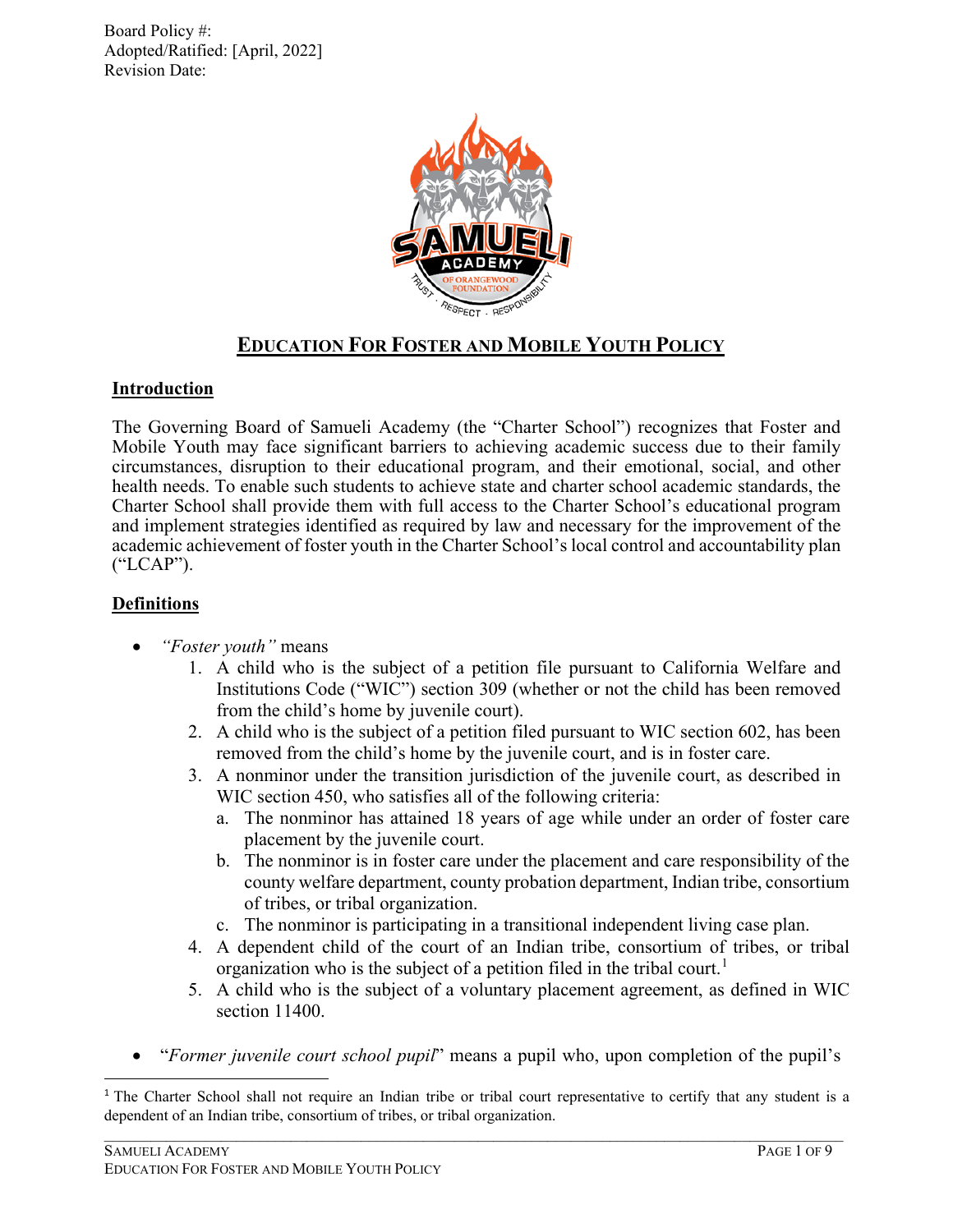second year of high school, transfers from a juvenile court school to the Charter School.

- *"Child of a military family"* refers to a student who resides in the household of an active duty military member.
- *"Currently Migratory Child"* refers to a child who, within the last 12-months, has moved with a parent, guardian, or other person having custody to the Charter School from another Local Educational Agency ("LEA"), either within California or from another state, so that the child or a member of the child's immediate family might secure temporary or seasonal employment in an agricultural or fishing activity, and whose parents or guardians have been informed of the child's eligibility for migrant education services. "Currently Migratory Child" includes a child who, without the parent/guardian, has continued to migrate annually to secure temporary or seasonal employment in an agricultural or fishing activity.
- *"Pupil participating in a newcomer program"* means a pupil who is participating in a program designed to meet the academic and transitional needs of newly arrived immigrant pupils that has as a primary objective the development of English language proficiency.
- *"Educational Rights Holder" ("ERH")* means a parent, guardian, responsible adult appointed by a court to make educational decisions for a minor pursuant to Welfare and Institutions Code sections 319, 361 or 726, or a person holding the right to make educational decisions for the pupil pursuant to Education Code section 56055.
- *"School of origin"* means the school that the foster youth attended when permanently housed or the school in which the foster youth was last enrolled. If the school the foster youth attended when permanently housed is different from the school in which the student was last enrolled, or if there is some other school that the foster youth attended within the immediately preceding 15 months, the Charter School liaison for foster youth, in consultation with and with the agreement of the foster youth and the ERH for the youth, shall determine, in the best interests of the foster youth, the school that shall be deemed the school of origin.
- *"Best interests"* means that, in making educational and school placement decisions for a foster youth, consideration is given to, among other factors, the opportunity to be educated in the least restrictive educational program and the foster youth's access to academic resources, services, and extracurricular and enrichment activities that are available to all Charter School students.

Within this Policy, foster/juvenile court youth, former juvenile court school pupils, a child of a military family, a currently migratory child, and a pupil participating in the newcomer program will be referred to collectively as "Foster and Mobile Youth."

## **Foster and Mobile Youth Liaison**

In order to help facilitate the enrollment, placement, and transfer of Foster and Mobile Youth to the Charter School, the Governing Board shall designate a Foster and Mobile Youth liaison. The Governing Board designates the following position as the Charter School's liaison for Foster and Mobile Youth: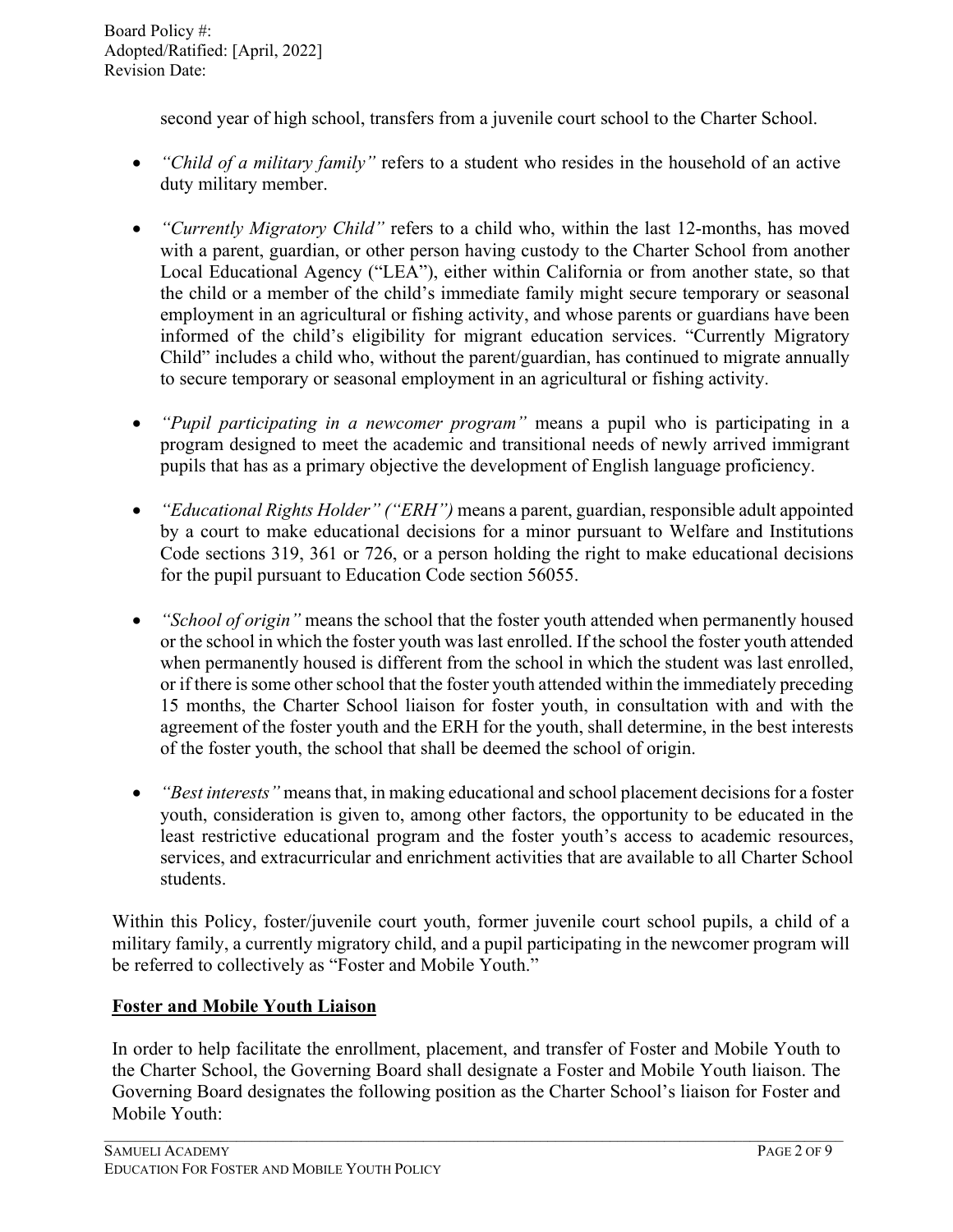> Sarah Davis, Student Success Coordinator [sdavis@samueliacademy.org](mailto:sdavis@samueliacademy.org) 714-619-0245 1901 N. Fairview St., Santa Ana, CA 92706

The Foster and Mobile Youth Liaison shall be responsible for the following:

- 1. Ensure and facilitate the proper educational placement, enrollment in the Charter School, and checkout from the Charter School of Foster and Mobile Youth.
- 2. Ensure proper transfer of credits, records, and grades when Foster and Mobile Youth transfer to or from the Charter School.
- 3. When a foster youth is enrolling in the Charter School, the Foster and Mobile Youth Liaison shall contact the school last attended by the student within two (2) business days to obtain all academic and other records. The last school attended by the foster youth shall provide all required records to the new school regardless of any outstanding fees, fines, textbooks, or other items or moneys owed to the school last attended. When a foster youth is transferring to a new school, the Foster and Mobile Youth Liaison shall provide the student's records to the new school within two (2) business days of receiving the new school's request, regardless of any outstanding fees, fines, textbooks, or other items or moneys owed to the Charter School.
- 4. When required by law, notify the foster youth's attorney and the appropriate representative of the county child welfare agency at least ten (10) calendar days preceding the date of the following:
	- a. An expulsion hearing for a discretionary act under the Charter School's charter.
	- b. Any meeting to extend a suspension until an expulsion decision is rendered if the decision to recommend expulsion is a discretionary act under the Charter School's charter. The foster youth's attorney and the agency representative will be invited to participate.
	- c. A manifestation determination meeting prior to a change in the foster youth's placement if the change in placement is due to an act for which the recommendation for expulsion is discretionary and the student is a student with a disability under state and federal special education laws. The foster youth's attorney and the agency representative will be invited to participate.
- 5. As needed, make appropriate referrals to ensure that students in foster care receive necessary special education services and services under Section 504 of the federal Rehabilitation Act of 1973.
- 6. As needed, ensure that students in foster care receive appropriate school-based services, such as counseling and health services, supplemental instruction, and after-school services.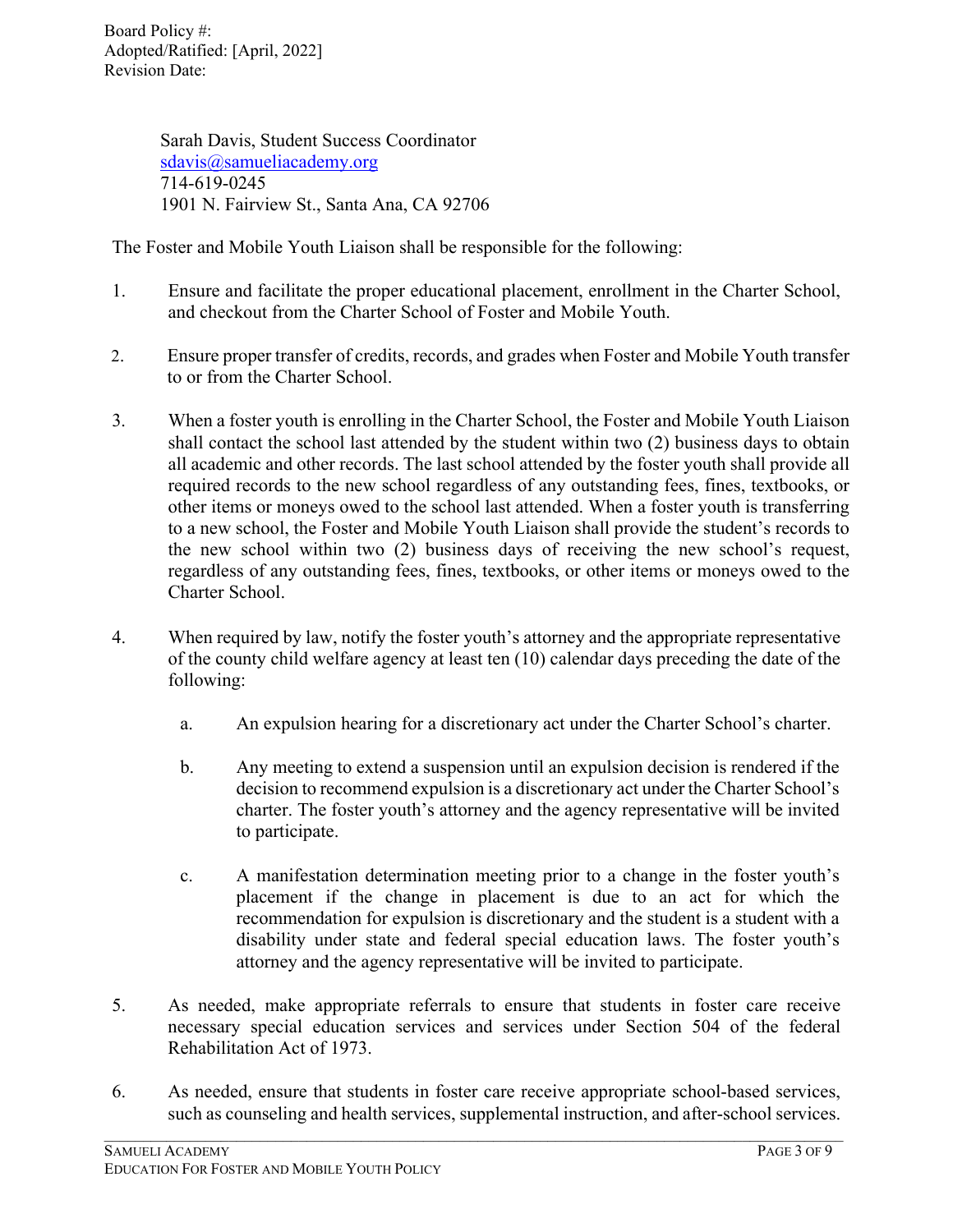- 7. Develop protocols and procedures for creating awareness for Charter School staff, including but not limited to the Head of School, Assistant Heads of School, and Office Managers, of the requirements for the proper enrollment, placement, and transfer of foster youth.
- 8. Collaborate with the county placing agency, social services, probation officers, juvenile court officers, and other appropriate agencies to help coordinate services for the Charter School's foster youth.
- 9. Monitor the educational progress of foster youth and provide reports to the Executive Director or designee and the Governing Board based on indicators identified in the Charter School's local control and accountability plan.

This Policy does not grant the Foster and Mobile Youth Liaison authority that supersedes the authority granted under state and federal law to a parent or legal guardian retaining educational rights, a responsible person appointed by the court to represent the child pursuant to Welfare and Institutions Code sections 319, 361 or 726, a surrogate parent, or a foster parent exercising authority under Education Code section 56055. The role of the Foster and Mobile Youth Liaison is advisory with respect to placement options and determination of the school of origin.

#### **School Stability and Enrollment**

The Charter School will work with foster youth and their ERH to ensure that each foster youth is placed in the least restrictive educational programs and has access to the academic resources, services, and extracurricular and enrichment activities that are available to all students, including, but not limited to, interscholastic sports. All decisions regarding a foster youth's education and placement will be based on the best interest of the child and shall consider, among other factors, educational stability and the opportunity to be educated in the least restrictive educational setting necessary to achieve academic progress.

Foster youth, currently migratory children, and children of military families have the right to remain in their school of origin if it is their best interest. The Charter School will immediately enroll a foster youth, a currently migratory child, or child of a military family seeking reenrollment in the Charter School as their school of origin.

A foster youth, currently migratory child, or child of a military family who seeks to transfer to the Charter School will be immediately enrolled (subject to the Charter School's capacity, if the Charter School is not the student's school of origin, and pursuant to the procedures stated in the Charter School's charter and Board policy) even if the student has outstanding fees, fines, textbooks, or other items or monies due to the school last attended or is unable to meet normal enrollment documentation or school uniform requirements (e.g. producing medical records or academic records from a previous school).

At the initial detention or placement, or any subsequent change in placement, a foster youth may continue in their school of origin for the duration of the court's jurisdiction. A currently migratory child or child of a military family may continue in their school of origin as long as the student meets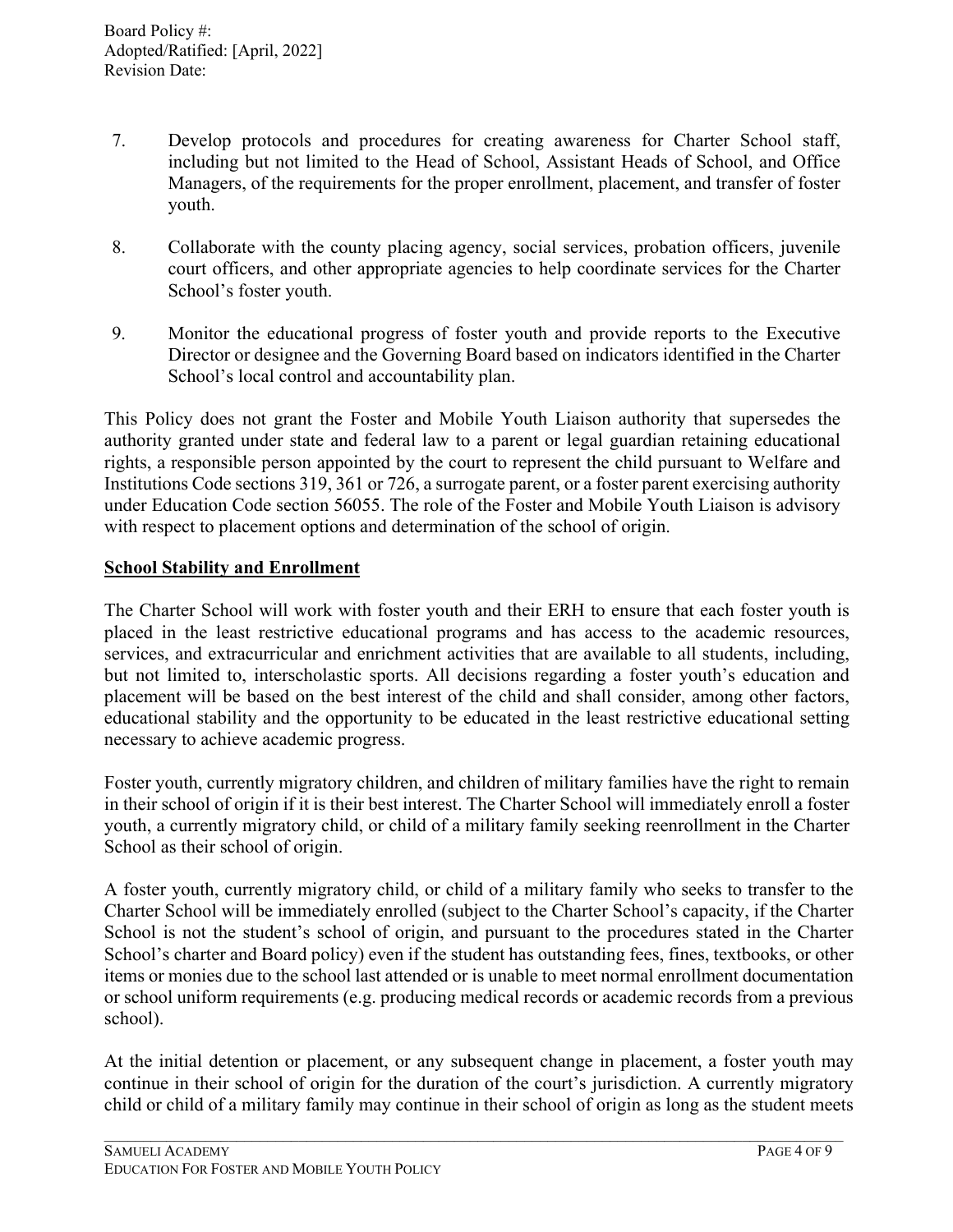the definition of a currently migratory child or child of a military family as described above. Foster youth, currently migratory children, and children of military families have the right to remain in their school of origin following the termination of the court's jurisdiction or termination of the child's status as a currently migratory child or child of a military family, as follows:

- 1. For students in Kindergarten through eighth grade, inclusive, the student will be allowed to continue in the school of origin through the duration of the academic year in which the student's status changed.
- 2. For students enrolled in high school, the student will be allowed to continue in the school of origin through graduation.

If the foster youth, currently migratory child or child of a military family is transitioning between school grade levels, the youth shall be allowed to continue in the district of origin in the same attendance area to provide the youth the benefit of matriculating with their peers in accordance with the established feeder patterns of school districts. A student who is transitioning to a middle school or high school shall be allowed to enroll in the school designated for matriculation in another school district.

The Foster and Mobile Youth Liaison may, in consultation with and with the agreement of the foster youth and the ERH for the foster youth, recommend that the foster youth's right to attend the school of origin be waived and the student be enrolled in any district school that the student would otherwise be eligible to attend as a resident of the school district or in the Charter School consistent with current enrollment procedures. All decisions shall be made in accordance with the foster youth's best interests.

Prior to making any recommendation to move a foster youth from their school of origin, the Foster and Mobile Youth Liaison shall provide the foster youth and the foster youth's ERH with a written explanation of the basis for the recommendation and how the recommendation serves the foster youth's best interests.

If any dispute arises regarding a foster youth's request to remain in the Charter School as the foster youth's school of origin, the foster youth has the right to remain in the Charter School pending resolution of the dispute. The dispute shall be resolved in accordance with the existing Charter School dispute resolution process.

# **Transportation**

The Charter School shall not be responsible for providing transportation to allow a foster youth to attend school, unless there is an agreement with a local child welfare agency that the Charter School assumes part or all of the transportation costs in accordance with Section 6312(c)(5) of Title 20 of the United States Code, or unless required by federal law. The Charter School is not prohibited from providing transportation, at its discretion, to allow a foster youth to attend school.

In accordance with Section 6312(c)(5) of Title 20 of the United States Code, the Charter School shall collaborate with local child welfare agencies to develop and implement clear written procedures to address the transportation needs of foster youth to maintain them in their school of origin, when it is in the best interest of the youth.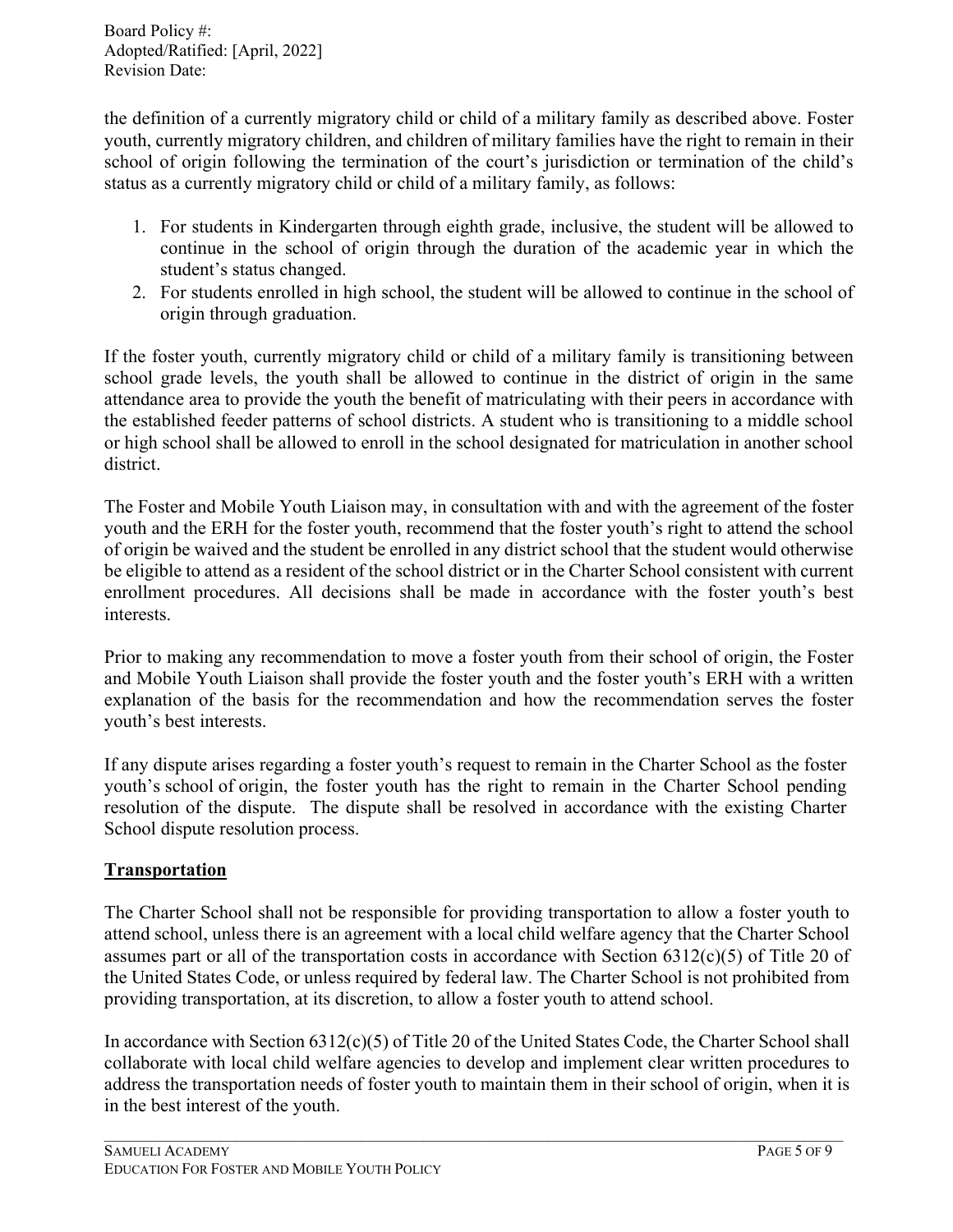For any student who has an individualized education program ("IEP"), the student's IEP team will determine if the student requires special education transportation as a related service regardless of the student's status.

# **Effect of Absences on Grades**

The grades of a foster youth shall not be lowered for any absence from the Charter School that is due to either of the following circumstances:

- a. A decision by a court or placement agency to change the student's placement, in which case the student's grades shall be calculated as of the date the student left school.
- b. A verified court appearance or related court-ordered activity.

# **Transfer of Coursework and Credits**

The Charter School shall accept coursework satisfactorily completed by a Foster and Mobile Youth while attending another public school<sup>[2](#page-5-0)</sup>, a juvenile court school, a charter school, a school in a country other than the United States, or a nonpublic, nonsectarian school or agency even if the student did not complete the entire course and shall issue that student full or partial credit for the coursework completed.

If the Foster and Mobile Youth did not complete the entire course, the student shall be issued partial credit for the coursework completed and shall not be required to retake the portion of the course that the student completed at another school unless the Charter School, in consultation with the student's ERH, finds that the student is reasonably able to complete the requirements in time to graduate from high school. Whenever partial credit is issued to a Foster and Mobile Youth in any particular course, the student shall be enrolled in the same or equivalent course, if applicable, so that the student may continue and complete the entire course.

In no event shall the Charter School prevent a Foster and Mobile Youth from taking or retaking a course to meet the eligibility requirements for admission to the California State University or the University of California.

# **Applicability of Graduation Requirements**

To obtain a high school diploma from the Charter School, a student must complete all courses required by the Charter School and fulfill any additional graduation requirements prescribed by the Board. However, Foster and Mobile Youth who transfer to the Charter School any time after the completion of their second year of high school, and pupils participating in a newcomer program who are in their third or fourth year of high school, shall be exempt from any of the Charter School's graduation requirements that are in excess of the California minimum graduation requirements specified in Education Code section 51225.3 ("additional graduation requirements") unless the

<span id="page-5-0"></span> $\mathcal{L}_\mathcal{L} = \{ \mathcal{L}_\mathcal{L} = \{ \mathcal{L}_\mathcal{L} = \{ \mathcal{L}_\mathcal{L} = \{ \mathcal{L}_\mathcal{L} = \{ \mathcal{L}_\mathcal{L} = \{ \mathcal{L}_\mathcal{L} = \{ \mathcal{L}_\mathcal{L} = \{ \mathcal{L}_\mathcal{L} = \{ \mathcal{L}_\mathcal{L} = \{ \mathcal{L}_\mathcal{L} = \{ \mathcal{L}_\mathcal{L} = \{ \mathcal{L}_\mathcal{L} = \{ \mathcal{L}_\mathcal{L} = \{ \mathcal{L}_\mathcal{$ <sup>2</sup> For purposes of coursework completed by a student who is a child of a military family, "public school" includes schools operated by the United States Department of Defense.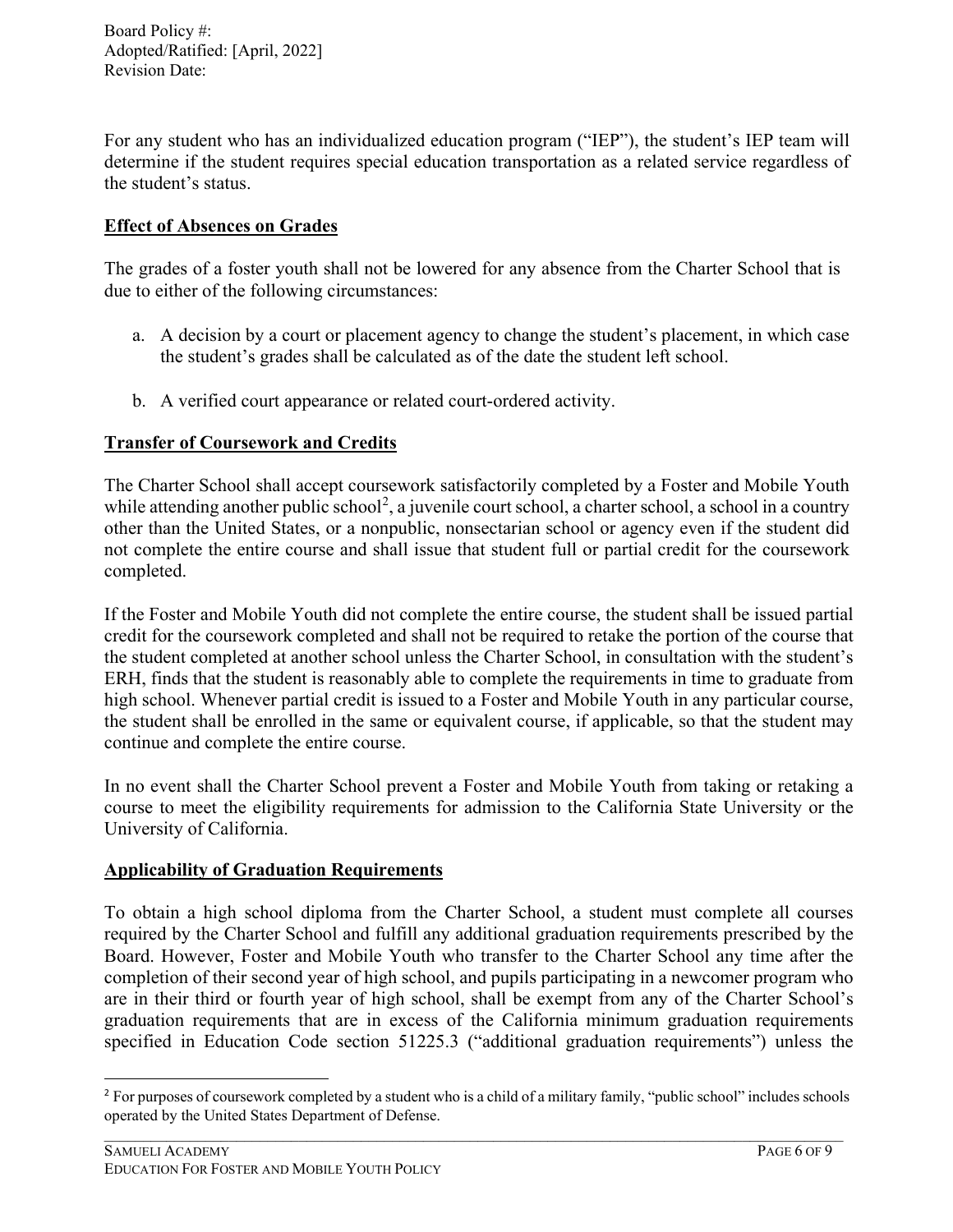Charter School makes a finding that the student is reasonably able to complete the Charter School's graduation requirements by the end of the student's fourth year of high school.

To determine whether a Foster and Mobile Youth is in their third or fourth year of high school, either the number of credits the student has earned to the date of transfer or the length of the student's school enrollment may be used, whichever will qualify the student for the exemption. For a pupil participating in a newcomer program, enrollment in grade 11 or 12 may be used to determine whether the student is in their third or fourth year of high school.

Within thirty (30) calendar days of the date that a student who may qualify for exemption under the above requirements transfers into the Charter School, the Charter School shall notify the student, the ERH, and where applicable, the student's social worker or probation officer, of the availability of the exemption and whether the student qualifies for the exemption. If the Charter School fails to provide timely notice of the availability of the exemption, the Foster and Mobile Youth shall be eligible for the exemption from the additional graduation requirements once notified, even if that notification occurs after the termination of the court's jurisdiction over the student, if the foster youth otherwise qualifies for the exemption.

If a student is exempted from the Charter School's additional graduation requirements pursuant to this Policy and completes the statewide coursework requirements specified in Educational Code section 51225.3 before the end of their fourth year of high school and that student would otherwise be entitled to remain in attendance at the Charter School, the Charter School shall not require or request that the student graduate before the end of their fourth year of high school.

The Executive Director or designee shall notify a Foster and Mobile Youth and their ERH if the Charter School grants an exemption from the additional graduation requirements, how any requirements that are waived will affect the student's ability to gain admission to a postsecondary educational institution, and shall provide information about transfer opportunities available through the California Community Colleges.

A Foster and Mobile Youth who would otherwise be entitled to remain in attendance at the Charter School shall not be required to accept the exemption from additional graduation requirements or be denied enrollment in, or the ability to complete, courses for which the student is otherwise eligible, including courses necessary to attend an institution of higher education, regardless of whether those courses are required for statewide graduation requirements.

If a Foster and Mobile Youth is not exempted from additional graduation requirements or has previously declined the exemption pursuant to this Policy, the Charter School shall exempt the student at any time if an exemption is requested by the youth and the youth qualifies for the exemption. Likewise, if the youth is exempted, the Charter School may not revoke the exemption.

If a Foster and Mobile Youth is exempted from additional graduation requirements pursuant to this section, the exemption shall continue to apply after the termination of the court's jurisdiction over the student or after the termination of circumstances which make the Student eligible while they are enrolled in school or if the student transfers to another school, including a charter school, or school district.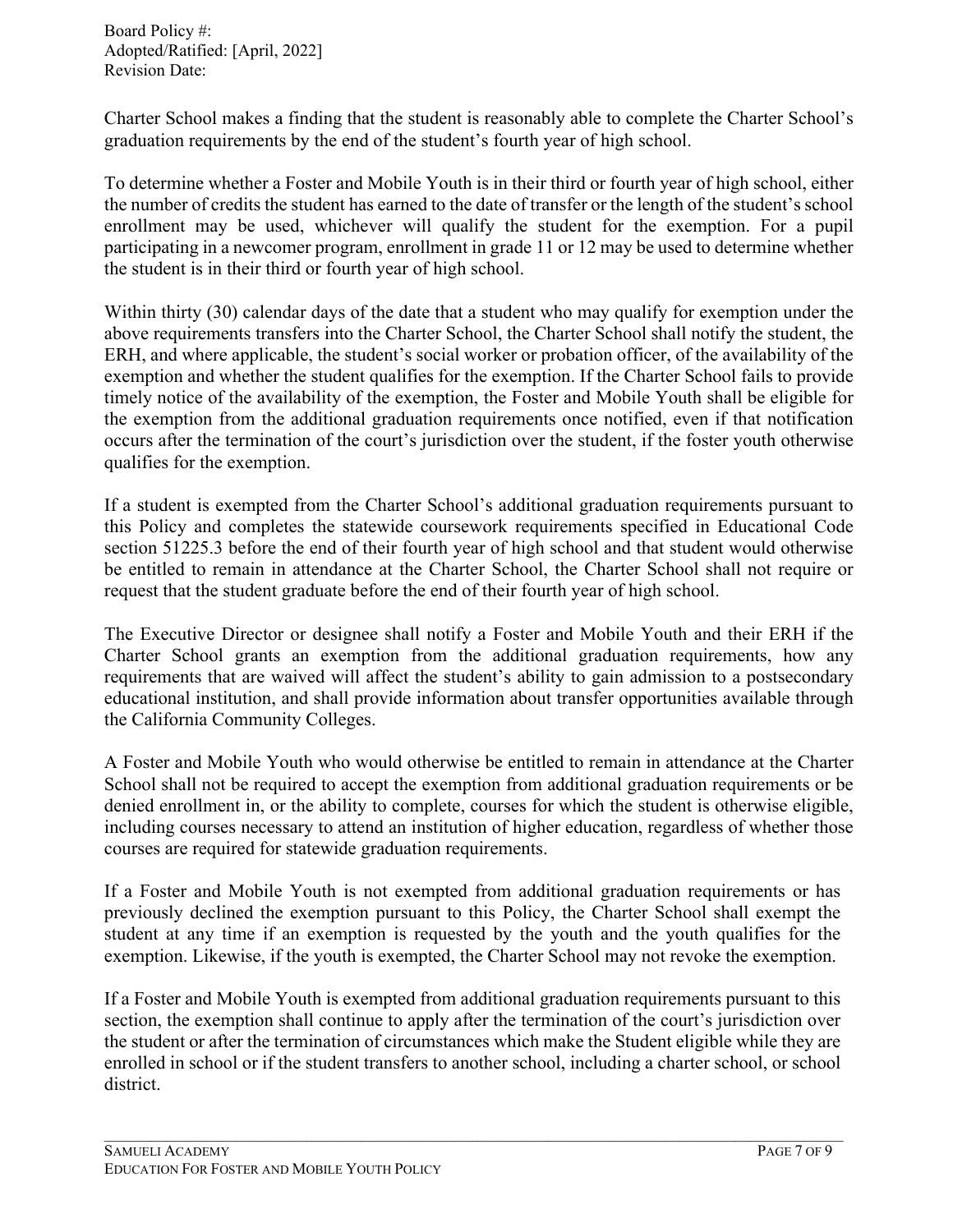The Charter School shall not require or request a Foster and Mobile Youth to transfer schools in order to qualify for an exemption from additional graduation requirements, and no Foster and Mobile Youth or any person acting on behalf of a Foster and Mobile Youth may request a transfer solely to qualify for an exemption from the Charter School's additional graduation requirements.

Upon making a finding that a Foster and Mobile Youth is reasonably able to complete the Charter School's graduation requirements within the student's fifth year of high school, the Executive Director or designee shall:

- 1. Inform the student and the student's ERH of the student's option to remain in school for a fifth year to complete the Charter School's graduation requirements, consistent with the laws regarding continuous enrollment and satisfactory progress for Charter School students over age 19.
- 2. Inform the student and the student's ERH how remaining in school for a fifth year will affect the student's ability to gain admission to a postsecondary educational institution.
- 3. Provide information to the student about transfer opportunities available through the California Community Colleges.
- 4. Upon agreement with the student or, if the student is under 18 years of age, the ERH, permit the student to stay in school for a fifth year to complete the Charter School's graduation requirements.

If a juvenile court youth satisfies the requirements for high school graduation while enrolled at a juvenile court school but has elected to decline the issuance of the diploma for the purpose of taking additional coursework, the Charter School will not prevent the juvenile court youth from enrolling in the Charter School and pursuing additional coursework if requested by the youth or by the youth's ERH.

## **Eligibility for Extracurricular Activities**

A student who is in foster care whose residence changes pursuant to a court order or decision of a child welfare worker shall be immediately deemed to meet all residency requirements for participation in interscholastic sports or other extracurricular activities.

## **Waiver of Fees for Afterschool Programs**

The Charter School shall not charge any student who the Charter School knows is in foster care any family fees associated with an After-School Education and Safety ("ASES") Program operated by the Charter School.

## **Student Records**

When the Charter School receives a transfer request and/or student records request for the educational information and records of a foster youth from a new LEA, the Charter School shall provide these student records within two (2) business days. The Charter School shall compile the